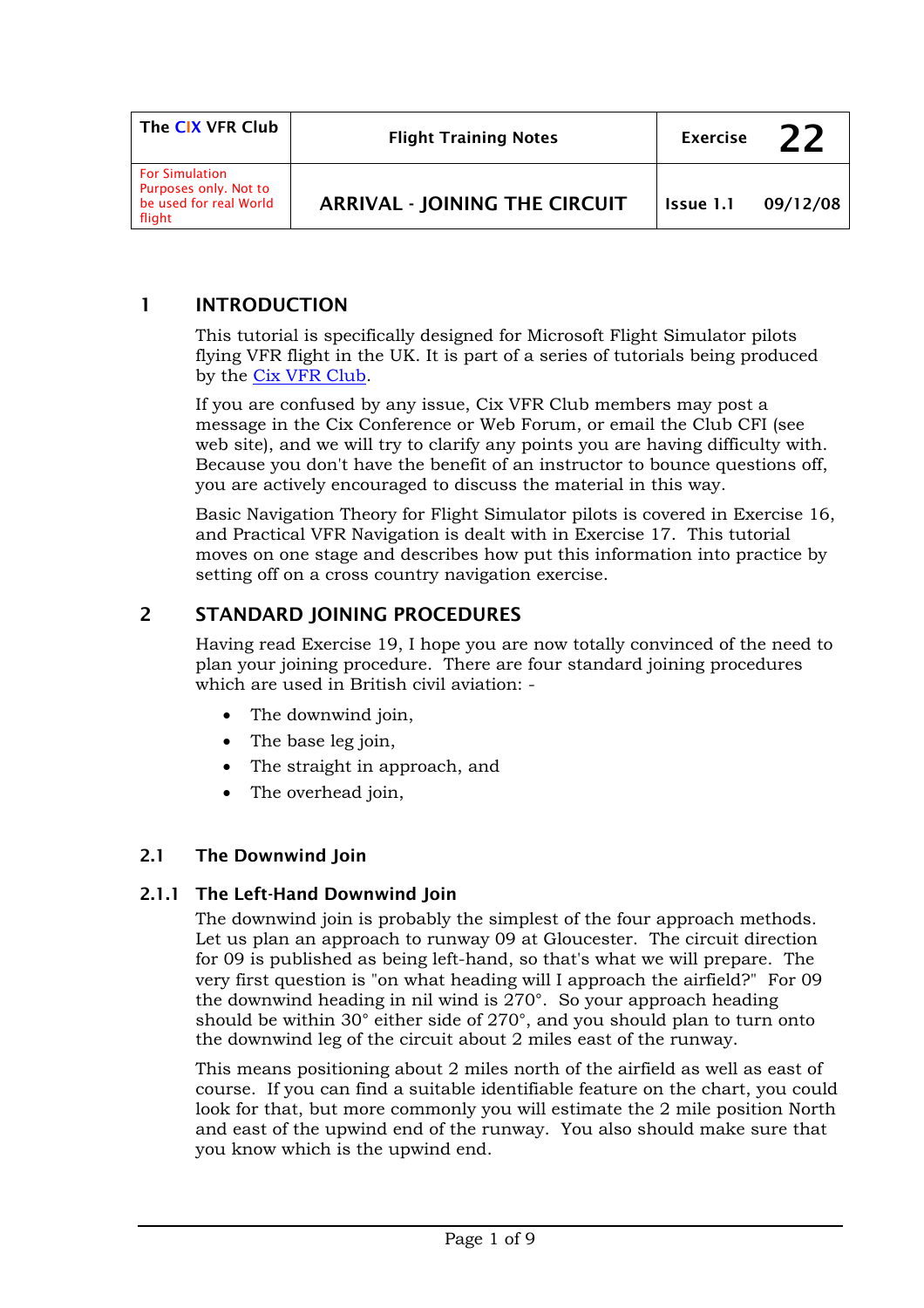| The CIX VFR Club                                                                   | <b>Flight Training Notes</b>         | <b>Exercise</b> | フフ       |
|------------------------------------------------------------------------------------|--------------------------------------|-----------------|----------|
| <b>For Simulation</b><br>Purposes only. Not to<br>be used for real World<br>flight | <b>ARRIVAL - JOINING THE CIRCUIT</b> | Issue 1.1       | 09/12/08 |

Don't fall into the trap of thinking that "of course I know which one that is". Make sure you know that it is the end with the numbers 27 painted on the tarmac.



You may think that I'm describing the procedure so simply that a child could understand it. Make no mistake, I am! You would be amazed how many pilots make simple errors such as approaching to land on the wrong runway.

# 2.1.2 The Right-hand Downwind Join

For runway 27 right-hand at Gloucester, again build the picture in your mind. Establish the mental image and confirm to yourself that the downwind leg is to the north of the airfield and on a heading of 090°.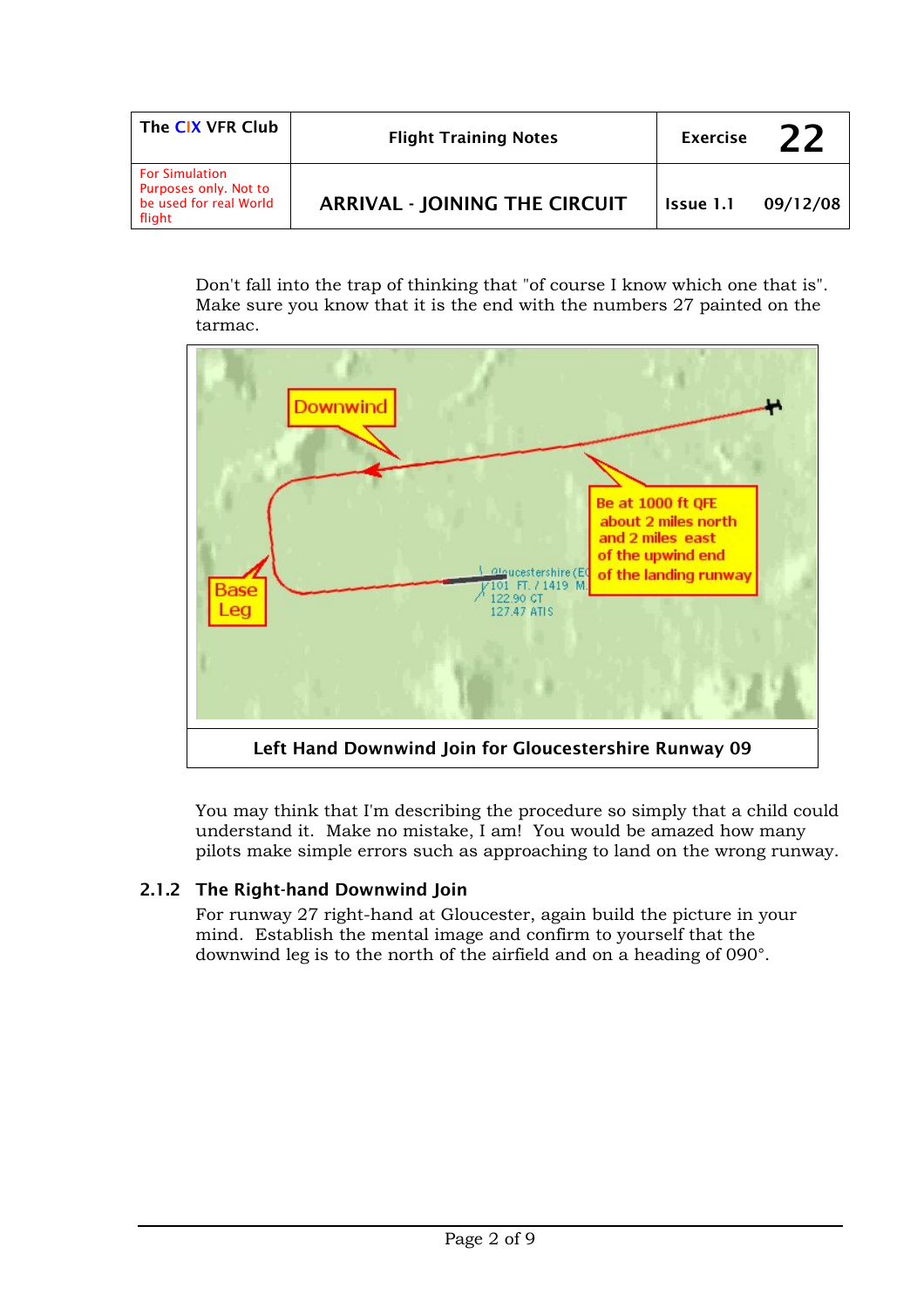| The CIX VFR Club                                                                   | <b>Flight Training Notes</b>         | <b>Exercise</b> |          |
|------------------------------------------------------------------------------------|--------------------------------------|-----------------|----------|
| <b>For Simulation</b><br>Purposes only. Not to<br>be used for real World<br>flight | <b>ARRIVAL - JOINING THE CIRCUIT</b> | Issue 1.1       | 09/12/08 |



# 2.2 The Base Leg Join

Base leg joins are commonly used at larger airports where ATC wants the aircraft in the circuit for the minimum length of time. You will be given an instruction similar to "join left base for runway 27". If you are expecting a base leg join, then you must know where the joining position is in relation to the runway. The joining position is the same as it would be if you were flying the circuit and were on the downwind leg about turn onto the base leg. Remember from exercise 11, that the position at which you turn base leg is with the downwind end of the runway at a position to 45° behind you.

Put another way, the base leg joining position is 45° away from the downwind end of the runway, and at a distance from the runway of about 3 miles. You will approach this position on a heading 90° to the runway direction or up to 30° either side of this heading. If you approach the base leg joining position from an angle more nearly aligned with the downwind leg, or with the final approach track, you could confuse other aircraft and air traffic control as to your intentions. That is why joining on base leg should be done as nearly as possible at right angles to the runway.

You should be ahead of me by now and know that a left base join will require a left turn onto final and a right base join will require a right turn onto final.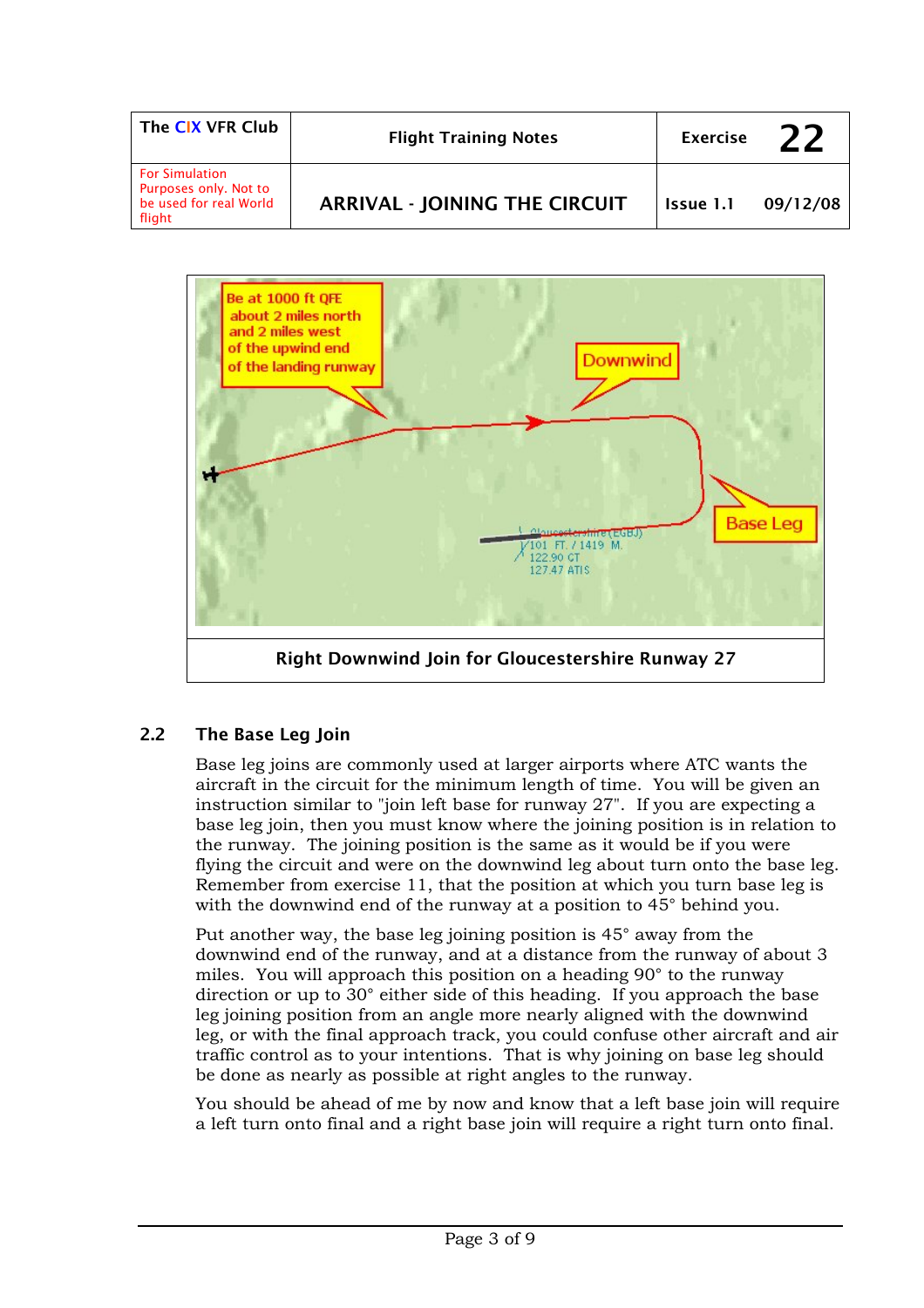| The CIX VFR Club                                                                   | <b>Flight Training Notes</b>         | <b>Exercise</b> | <b>22</b> |
|------------------------------------------------------------------------------------|--------------------------------------|-----------------|-----------|
| <b>For Simulation</b><br>Purposes only. Not to<br>be used for real World<br>flight | <b>ARRIVAL - JOINING THE CIRCUIT</b> | Issue 1.1       | 09/12/08  |



In the diagram above, the whole of the approach is shown, from the point of entering the Liverpool Control Zone at Oulton Park Motor Racing Circuit (obvious from the crescent shaped lake which is there in the default scenery and shown on the map above). The left base join is actually only the last bit from the south bank of the River Mersey, over Hale village on the north bank (not shown), then turning onto final for runway 27.

# 2.3 The Straight In Approach

You may think that the easiest way to approach an airfield is straight on the runway centreline, the straight in approach, so simple in fact that a diagram isn't necessary! However, straight in approaches can be surprisingly difficult, requiring constant judgment of height and distance using only the visual clue of the runway itself – the "runway picture". For new pilots, this judgement can be very difficult and it is not an approach which is highly recommended. A straight in approach is rarely offered at a busy airfield,

This judgement of height and distance is helped by a simple rule, which was first mentioned in Exercise 13a, section 5 - as you descend towards the runway select an aiming point approximately one third down its length and keep that the point in the same position on the windscreen all the way to the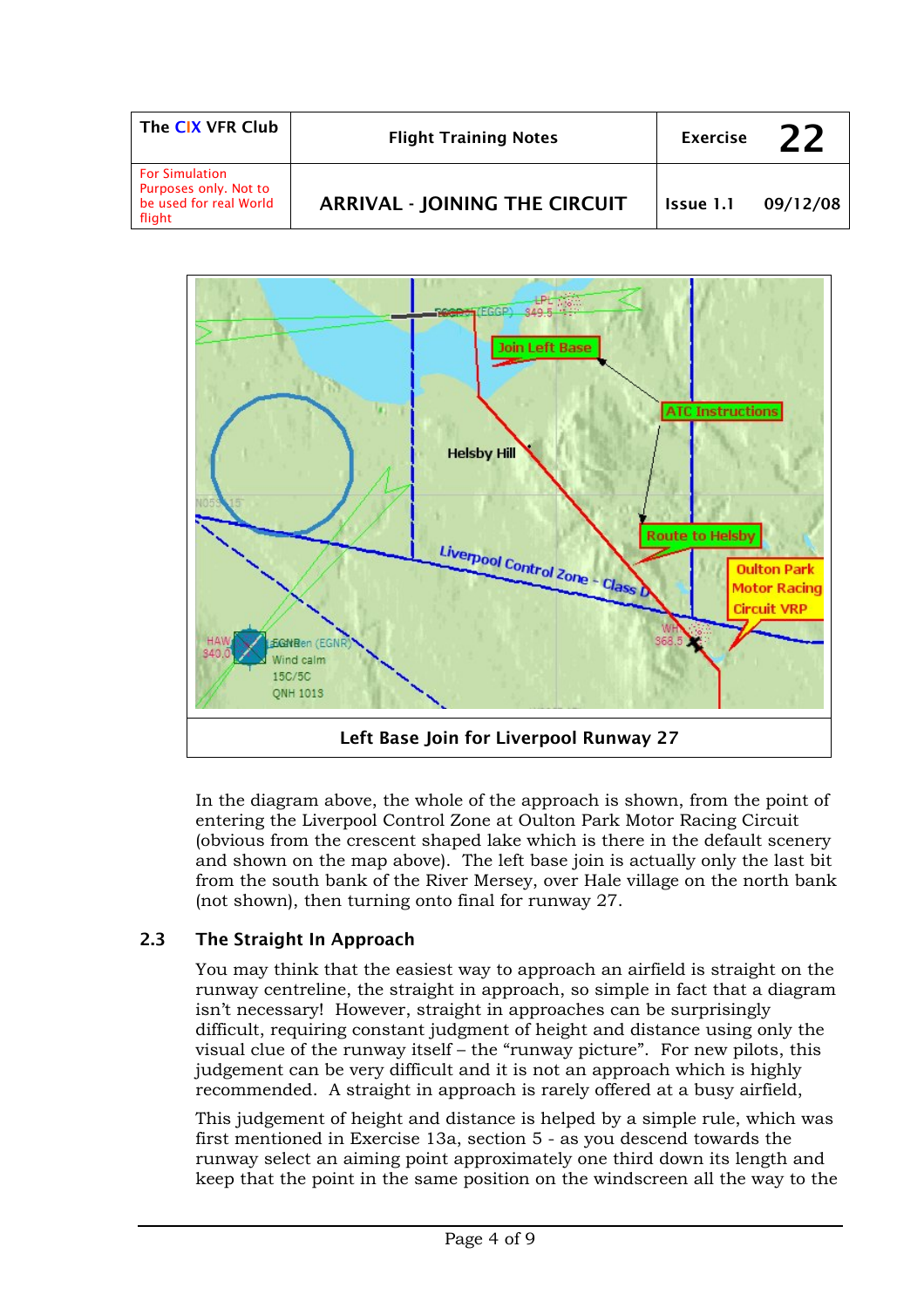| The CIX VFR Club                                                                   | <b>Flight Training Notes</b>         | <b>Exercise</b> |          |
|------------------------------------------------------------------------------------|--------------------------------------|-----------------|----------|
| <b>For Simulation</b><br>Purposes only. Not to<br>be used for real World<br>flight | <b>ARRIVAL - JOINING THE CIRCUIT</b> | Issue 1.1       | 09/12/08 |

flair. Remember too, that in the light aircraft you control your descent speed by adjusting pitch attitude, and your rate of descent by the application or removal of power in small increments.

#### 2.4 The Overhead Join

The overhead join is the commonest approach to a small relatively quiet airfield. However, it is rarely used at busy airfields surrounded by controlled airspace and used by large passenger aircraft. For many pilots it is the most difficult manoeuvre to do well, so we need to spend some time describing how to go about it.

#### 2.4.1 Approaching Gloucestershire Runway 27 from the North

You always descend to circuit height on the dead side, which in this case is on the far side of the runway.

| 268                                                                                         | <b>Magnetic Heading</b>                                                                                                                                                               | $Q \otimes B$ | A <sub>2</sub>                                                                                                  |
|---------------------------------------------------------------------------------------------|---------------------------------------------------------------------------------------------------------------------------------------------------------------------------------------|---------------|-----------------------------------------------------------------------------------------------------------------|
| <b>Altitude</b><br>$+453$<br>Airspee<br>69<br><b>Vertical speed</b><br>$-351$<br>Pitch<br>1 | Third turn, 60 seconds<br>after point B puts you on a<br>normal downwind right<br>hand for runway 27.<br>$\overline{B}$                                                               | A<br>4628     | FT                                                                                                              |
| <b>Bank</b><br>$\mathbf{0}$<br>Lati<br>N <sub>5</sub><br>Lon<br>W <sub>2</sub><br>Gro       | Second turn almost<br>immediately after the first so<br>that you pass close to the<br>upwind end of runway 27<br>(the 09 numbers end) at 90<br>degrees to it and at circuit<br>height |               | Make your first turn<br>about 40 seconds<br>after crossing over the<br>field, then descend to<br>circuit height |
| 70                                                                                          | 500 ft<br>$20 \text{ m}$<br>hn                                                                                                                                                        | 22 mi         | $26 \text{ mi}$                                                                                                 |
|                                                                                             | <b>Failures History</b>                                                                                                                                                               | G-AVYM        | Student:<br>Continue<br>Reset                                                                                   |
|                                                                                             | A Good Overhead Join flown in FS9 for Gloucester Runway 27                                                                                                                            |               |                                                                                                                 |

Runway 27 has a right hand circuit, so the procedure is as shown below.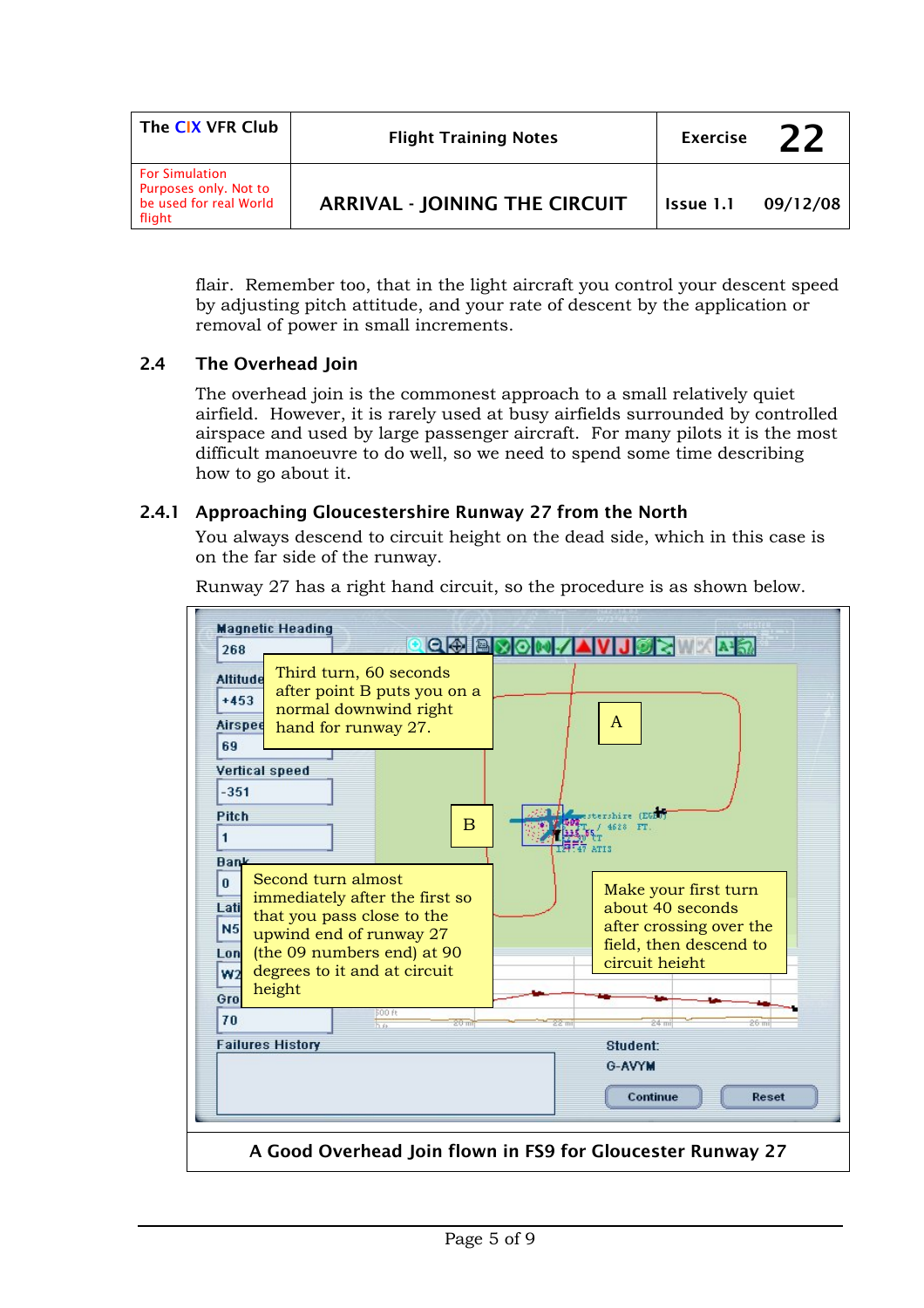| The CIX VFR Club                                                                   | <b>Flight Training Notes</b>         | <b>Exercise</b> | 22       |
|------------------------------------------------------------------------------------|--------------------------------------|-----------------|----------|
| <b>For Simulation</b><br>Purposes only. Not to<br>be used for real World<br>flight | <b>ARRIVAL - JOINING THE CIRCUIT</b> | Issue 1.1       | 09/12/08 |

The aircraft should approach point A as near to  $90^\circ$  to the runway as reasonably possible at 2000 feet +- 50 feet on Gloucestershire's QNH, and maintain that altitude as you overfly the airfield.

Note that with a right hand circuit all turns are to the right and you keep the runway on the right at all times. Only descend to circuit height on the "dead side". The "live side" is always the side on which the downwind leg lies.

At point B, you should be able to look down and see the 09 numbers close to your aircraft. Notice in this example, the pilot has a slight tendency to drift towards the runway on base leg – a common fault.

### 2.4.2 Approaching Gloucestershire 09 from the North

Remember that you always descend to circuit height on the dead side, which in this case also is on the far side of the runway because the circuit is to the north of the field. The procedure is as shown below.

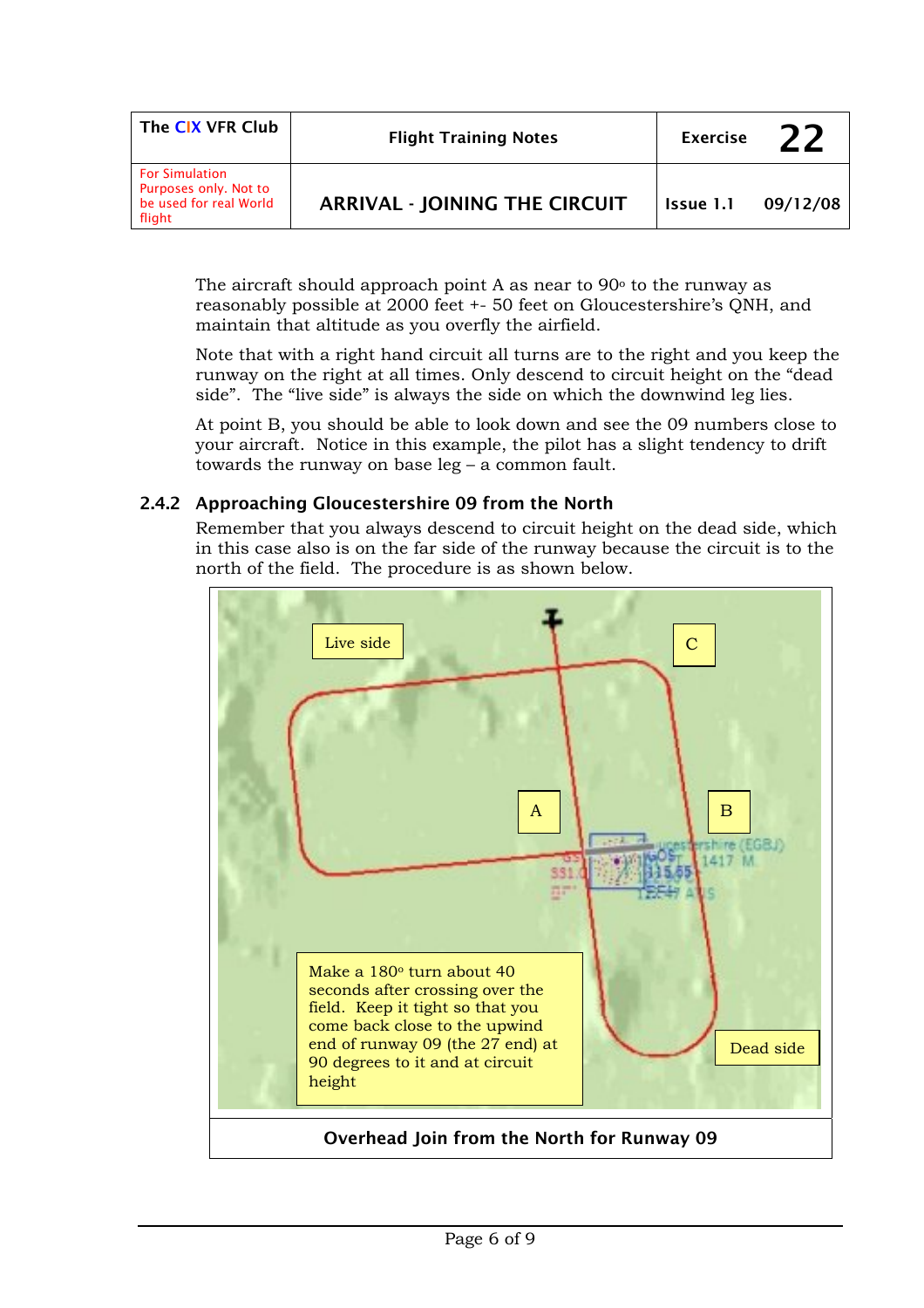| The CIX VFR Club                                                                   | <b>Flight Training Notes</b><br><b>Exercise</b> |           | 22       |
|------------------------------------------------------------------------------------|-------------------------------------------------|-----------|----------|
| <b>For Simulation</b><br>Purposes only. Not to<br>be used for real World<br>flight | <b>ARRIVAL - JOINING THE CIRCUIT</b>            | Issue 1.1 | 09/12/08 |

Once again, the aircraft should approach point A as near to  $90^{\circ}$  to the runway as reasonably possible at 2000 feet +- 50 feet on Gloucestershire's QNH, and maintain that altitude as you overfly the airfield.

Note that with a left hand circuit all turns are to the left and you keep the runway on your left at all times.

Necessarily therefore, you will cross the runway centreline at point B somewhat east of the end of the runway. After the 180o turn start the descent to circuit height so that at point B, you should be able to look down and left and see the 27 numbers. At point C, you turn left onto the normal downwind leg at circuit height.

### 2.4.3 Approaching from the South - Runway 27

You always descend to circuit height on the dead side, remember, which is on the south side of the runway for Gloucestershire's runway 27 right hand circuit. So you have to overfly the field then return to the south side before starting any descent to circuit height.

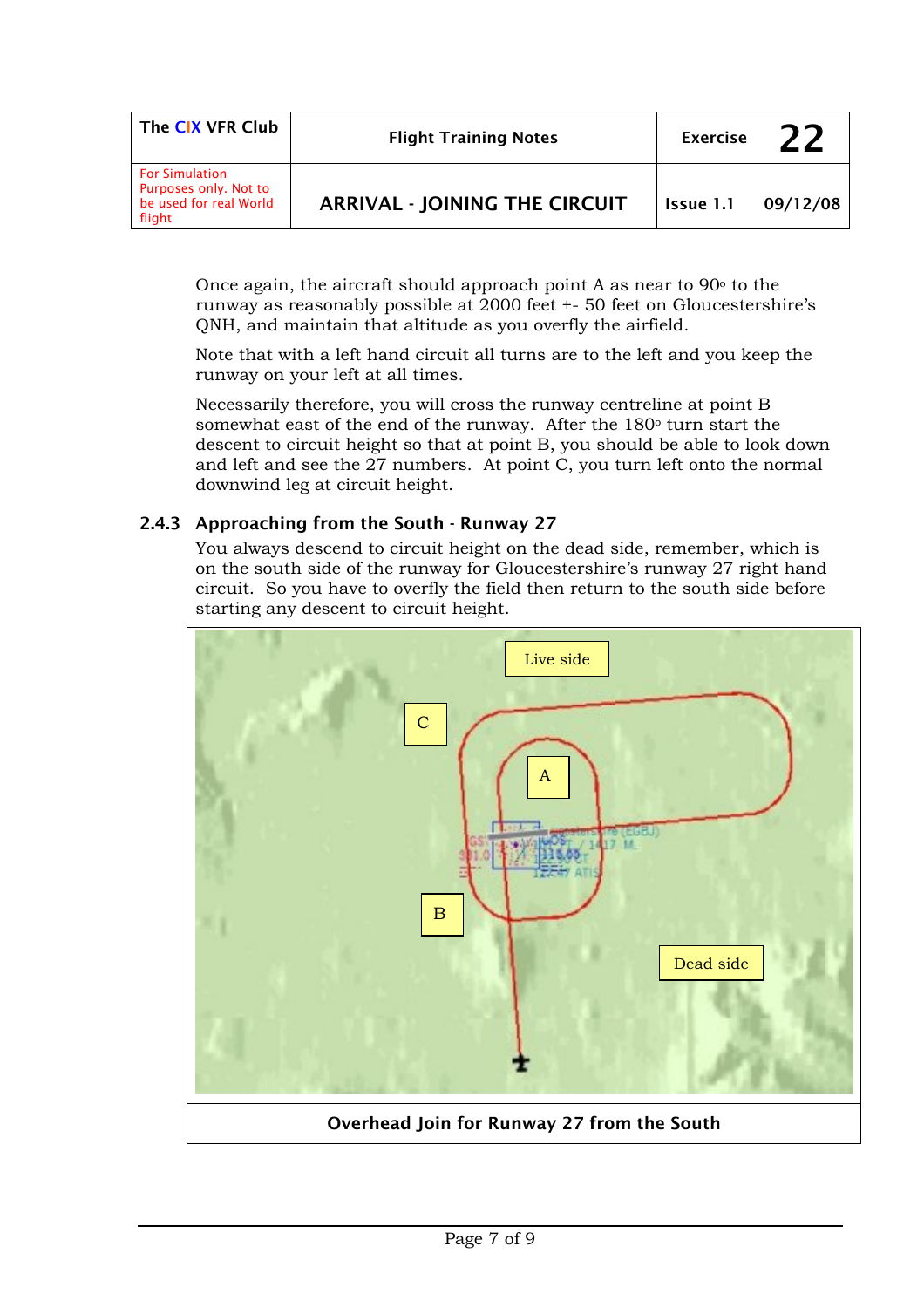| The CIX VFR Club                                                                   | <b>Flight Training Notes</b>         | <b>Exercise</b> | 22       |
|------------------------------------------------------------------------------------|--------------------------------------|-----------------|----------|
| <b>For Simulation</b><br>Purposes only. Not to<br>be used for real World<br>flight | <b>ARRIVAL - JOINING THE CIRCUIT</b> | Issue 1.1       | 09/12/08 |

At point A, about 40 seconds after crossing over the field, make a  $180^{\circ}$  turn. Keep it tight so that you come back as close to the 27 numbers (the eastern end of the runway) as possible, and at 90 degrees to it. You now cross to the dead side again, after which you turn right again and descend to circuit height, turning again at point B to cross the 09 numbers (the western end of the runway). By the time you have reached the position where you turn downwind, at Point C, you have flown a complete  $360^{\circ}$  round the airfield. This will always be the case where the dead side is between you and the runway.

For this reason, wherever possible when approaching an airfield where the dead side is between you and the runway, a downwind join is simpler. If ATC initially gives you an overhead join, you are quite within your rights to ask for a downwind join. Be aware though that traffic conditions may mean, for example, that the ATCO needs you to take that extra time joining overhead in order to provide separation between you and another landing aircraft ahead of you.

# 2.4.4 Approaching from the South - Runway 09

The approach for runway 09 is pretty much a mirror image of the approach to runway 27.